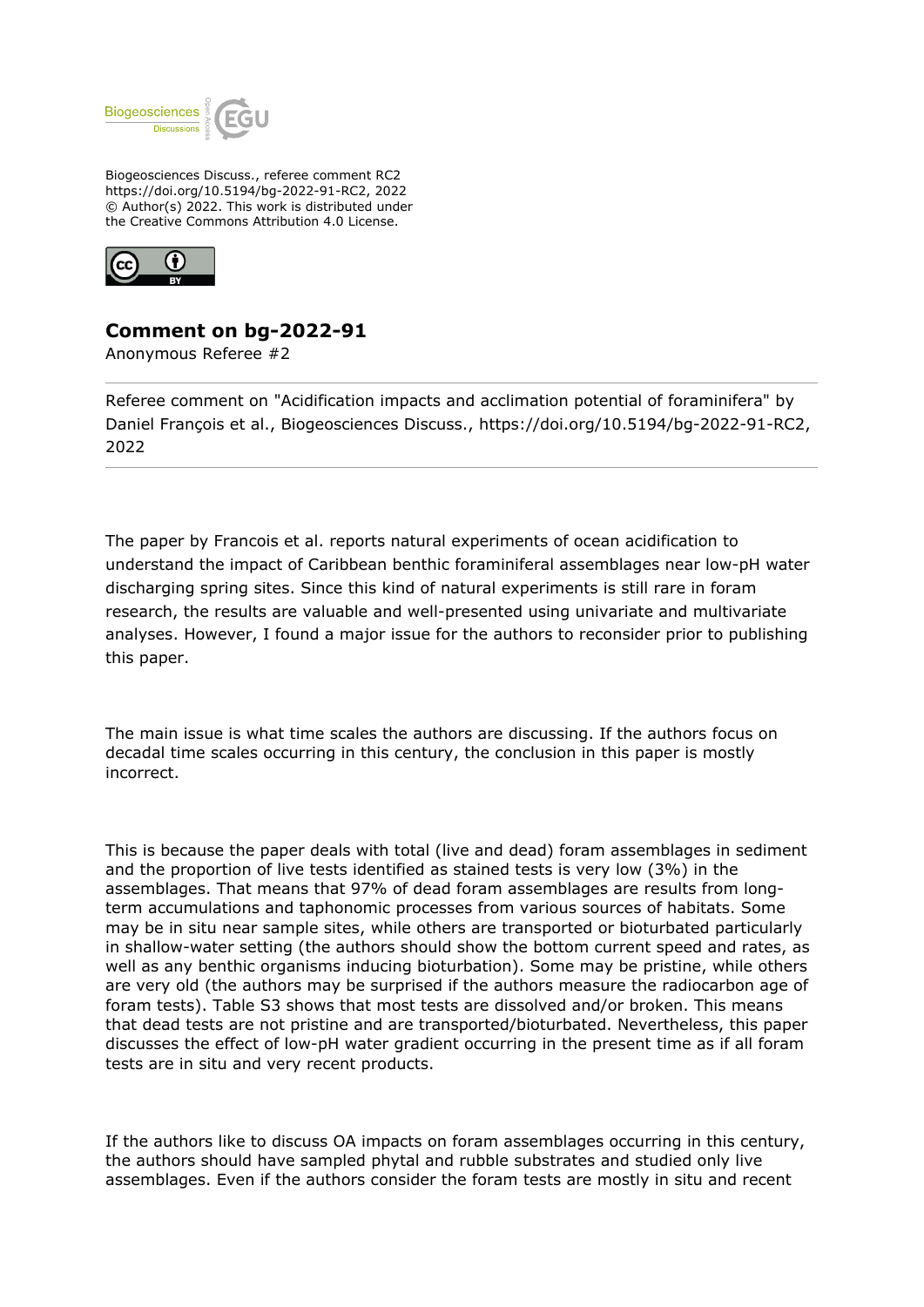products, the authors should at least show all foram taxa were found as stained tests at the sample sites.

I rather think the results are more applicable to geological OA record if the seawater chemistry of past OA records is similar to those in this study. I suggest that the authors reconsider whether your results are really able to discuss the OA impact occurring by the end of this century on living forams.

This paper also does not discuss the possibility of dissolution of carbonate sediments including foram tests during daily pH variations (particularly during night). See the following BG paper.

https://bg.copernicus.org/articles/9/1441/2012/

Minor comments including technical corrections are as follows:

Title: be more specific (e.g. … of Caribbean benthic foraminifera to naturally discharging low-pH water)

L42-44: this is mainly due to planktonic forams in the outer ocean.

Table 1: add the distance from the center of spring/fracture sites, spring water flow speed and rate, and sediment grain-size distribution.

L97: sediment grain-size distribution data are necessary to confirm if grain size does not affect foram assemblage compositions.

L97-98: explain in more detail; how far from the center for each site?

L128-130: the authors should have sampled macroalge and rubble.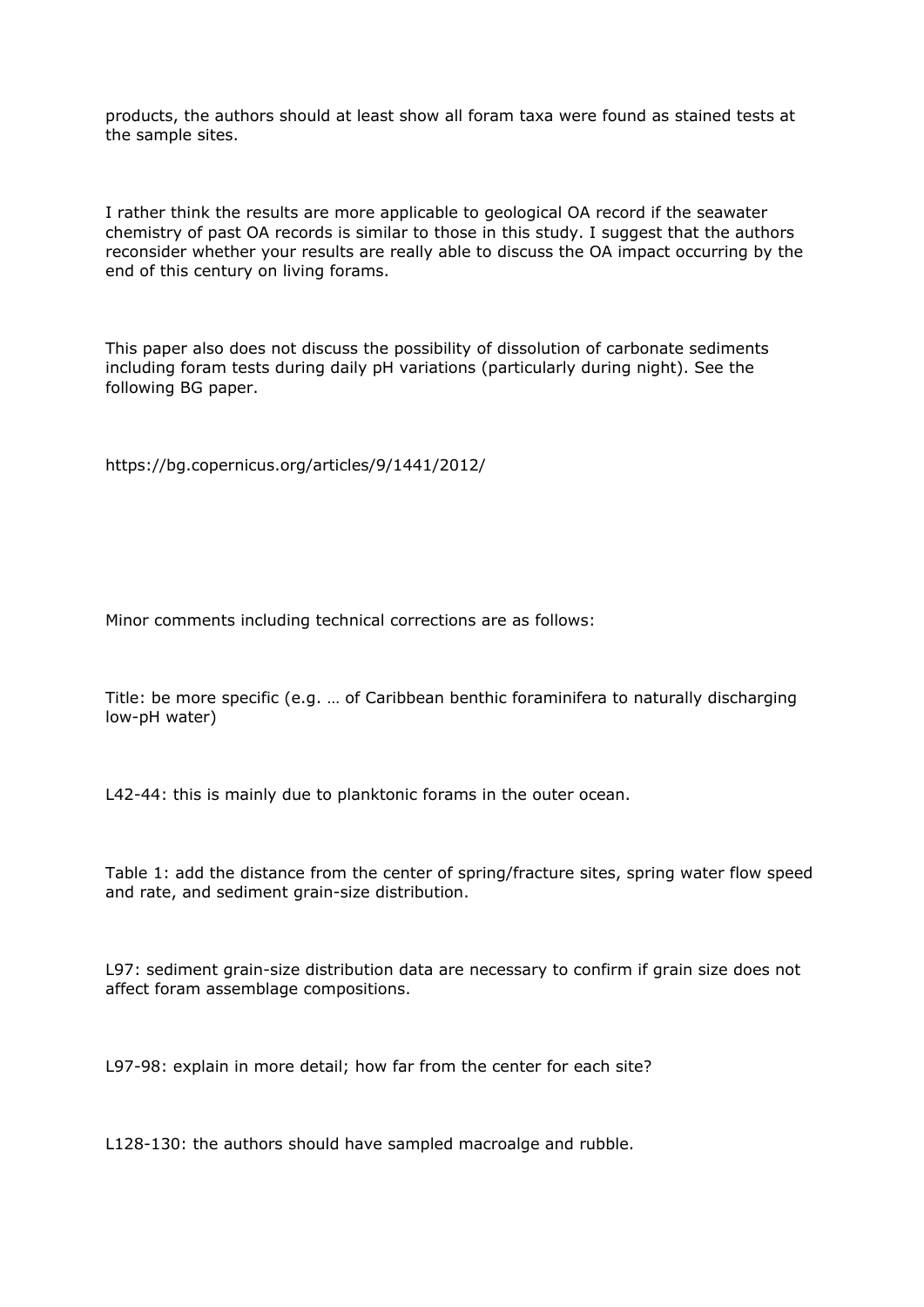L132: 1 ml? Is unit correct? 1 gram of sediment?

L212: Table S1 is not found in the supplementary data.

L243: Thoculina>Trochulina in Fig. 2?

Fig. 3: species name should be better to express as lower-case letter to avoid confusion with environmental variables (TA vs. AT). Two ACs are found. AL>AG?

L262: Fig. 5c>4c. Check all fig numbers in this paragraph.

L263: Fig. 4a>4e

L268: H?

L276: Fig. 4e>4b

Fig. 4: This graph shows that SB & Agg dead tests are resistant to dissolution, remaining in sediment compared with smaller forams (SM, SR, OP). This is results of dead tests, not meaning that live forams can survive in low pH environments.

L286: ind/ml, unit correct?

Fig. 5: foram abundance decreased due to dissolution?

L319: table S3>S2?

Fig. 6: legends are hard to understand. What's 3% mean? Why not listed alphabetically?

Why is Similarity not listed from low to high? What does y-axis variation mean?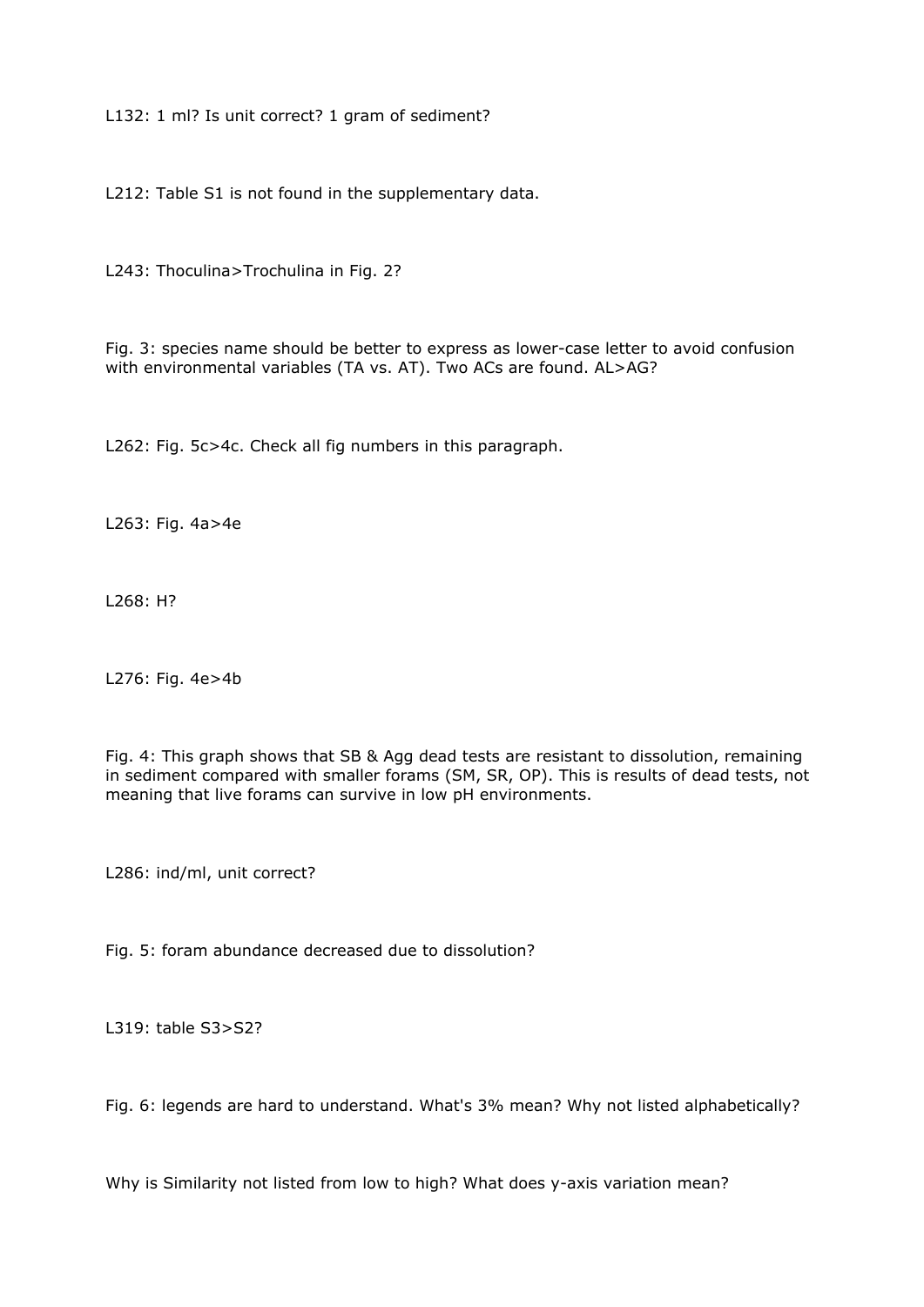L334-336: higher resistance to dissolution by low pH and breakage by sediment transport and bioerosion.

L339: P-value of 0.00 is not correct expression.

Fig. 7: a) the authors should confirm if results are not affected by spring flow speed. c) the unit of assemblage test size as %? dashed lines in caption?

L371: table S5>S4

Fig. 8: Charrieau et al. (2022) in Sci. Rep. reports shell dissolution in living Peneroplis, the same large symbiotic miliolid forams as Archaias. They also show no significant difference in calcite density of living tests between different pH conditions. Even if the authors used pristine tests, the authors cannot tell if the calcite density changed either during living stage or post-mortem stage.

L381-382: may be correct for dead tests, but not for living tests.

L387-388: only for dissolution resistant taxa (SB)

L389: but not living ones

L440: table S3>S2

L447-448: maybe due to post-mortem dissolution.

L453: the authors cannot tell from your results.

L460: relatively higher resistance of post-mortem shell dissolution to low-pH